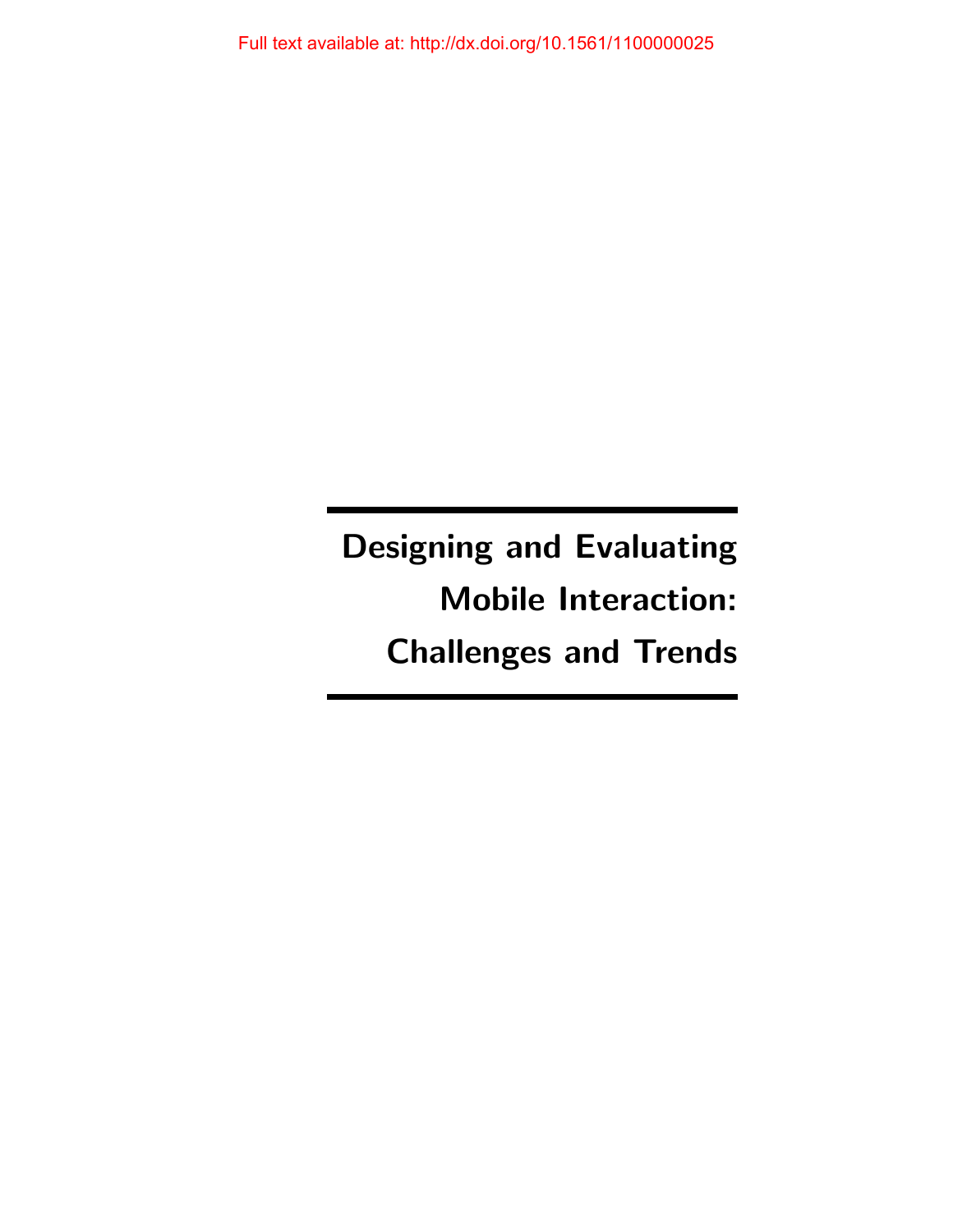# Designing and Evaluating Mobile Interaction: Challenges and Trends

# Marco de Sá

Yahoo! Research 4401 Great America Parkway Santa Clara, CA 95054 USA marcosa@yahoo-inc.com

# Luís Carriço

LaSIGE and University of Lisboa Edificio C6, Campo Grande Lisboa, 1749-016 **Portugal** lmc@di.fc.ul.pt



Boston – Delft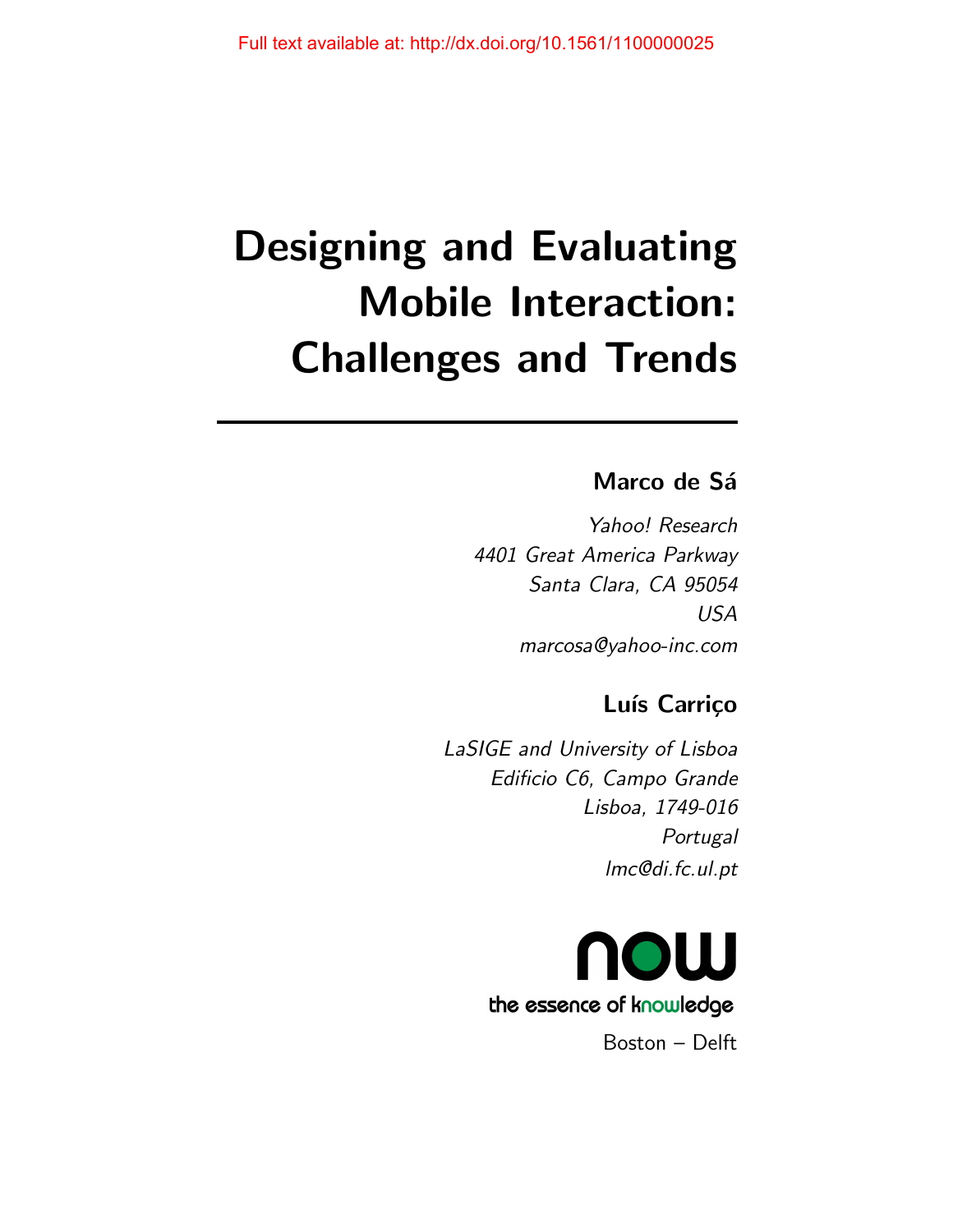### Foundations and Trends ${}^{\text{\textregistered}}$  in Human–Computer Interaction

Published, sold and distributed by: now Publishers Inc. PO Box 1024 Hanover, MA 02339 USA Tel. +1-781-985-4510 www.nowpublishers.com sales@nowpublishers.com

Outside North America: now Publishers Inc. PO Box 179 2600 AD Delft The Netherlands Tel. +31-6-51115274

The preferred citation for this publication is M. de Sa and L. Carriço, Designing and Evaluating Mobile Interaction: Challenges and Trends, Foundations and Trends<sup>(6)</sup> in Human–Computer Interaction, vol 4, no 3, pp 175–243, 2010

ISBN: 978-1-60198-464-7  $\circ$  2011 M. de Sá and L. Carrico

All rights reserved. No part of this publication may be reproduced, stored in a retrieval system, or transmitted in any form or by any means, mechanical, photocopying, recording or otherwise, without prior written permission of the publishers.

Photocopying. In the USA: This journal is registered at the Copyright Clearance Center, Inc., 222 Rosewood Drive, Danvers, MA 01923. Authorization to photocopy items for internal or personal use, or the internal or personal use of specific clients, is granted by now Publishers Inc for users registered with the Copyright Clearance Center (CCC). The 'services' for users can be found on the internet at: www.copyright.com

For those organizations that have been granted a photocopy license, a separate system of payment has been arranged. Authorization does not extend to other kinds of copying, such as that for general distribution, for advertising or promotional purposes, for creating new collective works, or for resale. In the rest of the world: Permission to photocopy must be obtained from the copyright owner. Please apply to now Publishers Inc., PO Box 1024, Hanover, MA 02339, USA; Tel. +1-781-871-0245; www.nowpublishers.com; sales@nowpublishers.com

now Publishers Inc. has an exclusive license to publish this material worldwide. Permission to use this content must be obtained from the copyright license holder. Please apply to now Publishers, PO Box 179, 2600 AD Delft, The Netherlands, www.nowpublishers.com; e-mail: sales@nowpublishers.com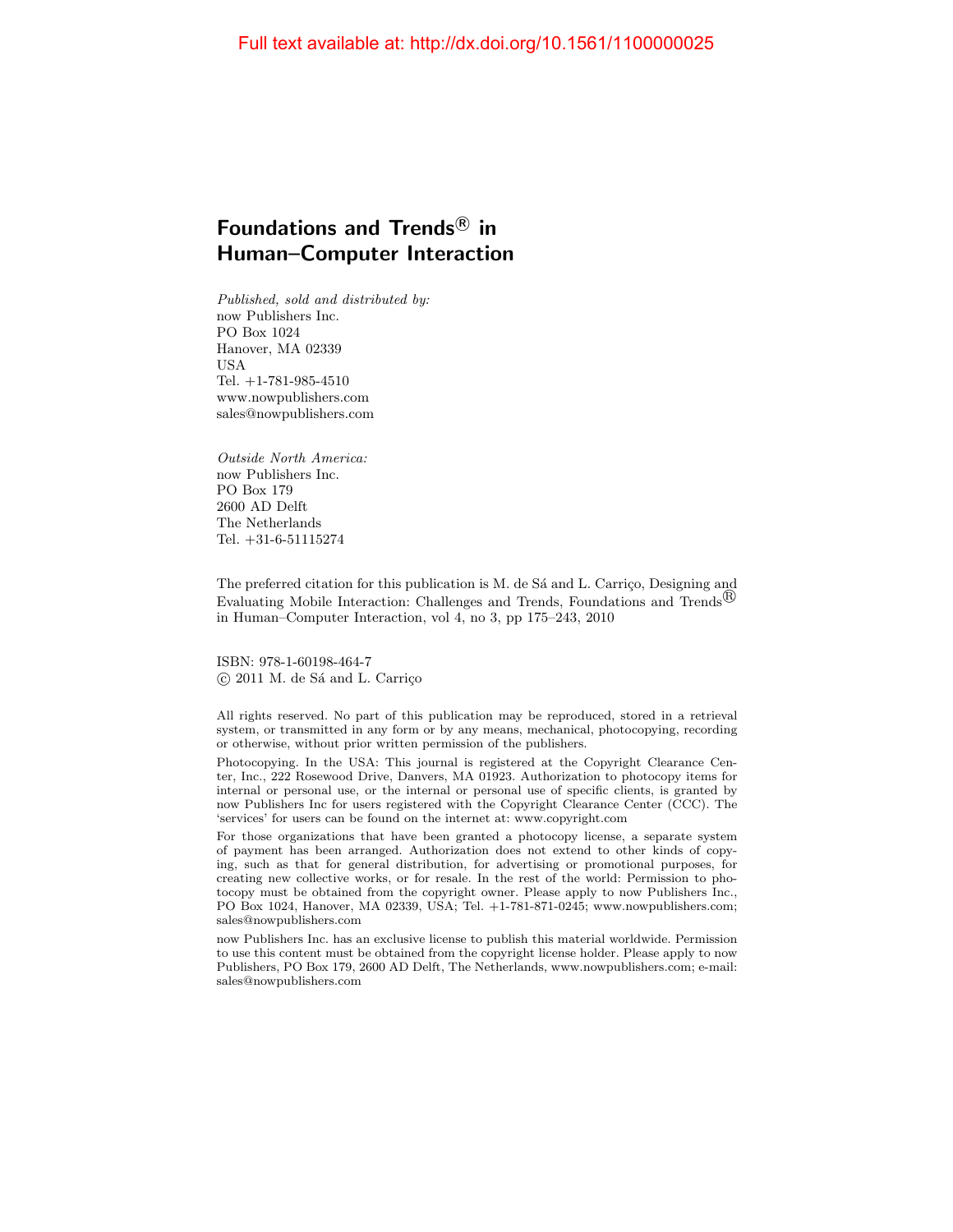# Foundations and Trends<sup>®</sup> in Human–Computer Interaction Volume 4 Issue 3, 2010

### Editorial Board

### Editor-in-Chief:

Ben Bederson Human–Computer Interaction Lab University of Maryland 3171 A. V. Williams Bldg 20742, College Park, MD

### Editors

Gregory Abowd (Georgia Institute of Technology) Jonathan Grudin (Microsoft Research) Clayton Lewis (University of Colorado) Jakob Nielsen (Nielsen Norman Group) Don Norman (Nielsen Norman Group and Northwestern University) Dan Olsen (Brigham Young University) Gary Olson (UC Irvine)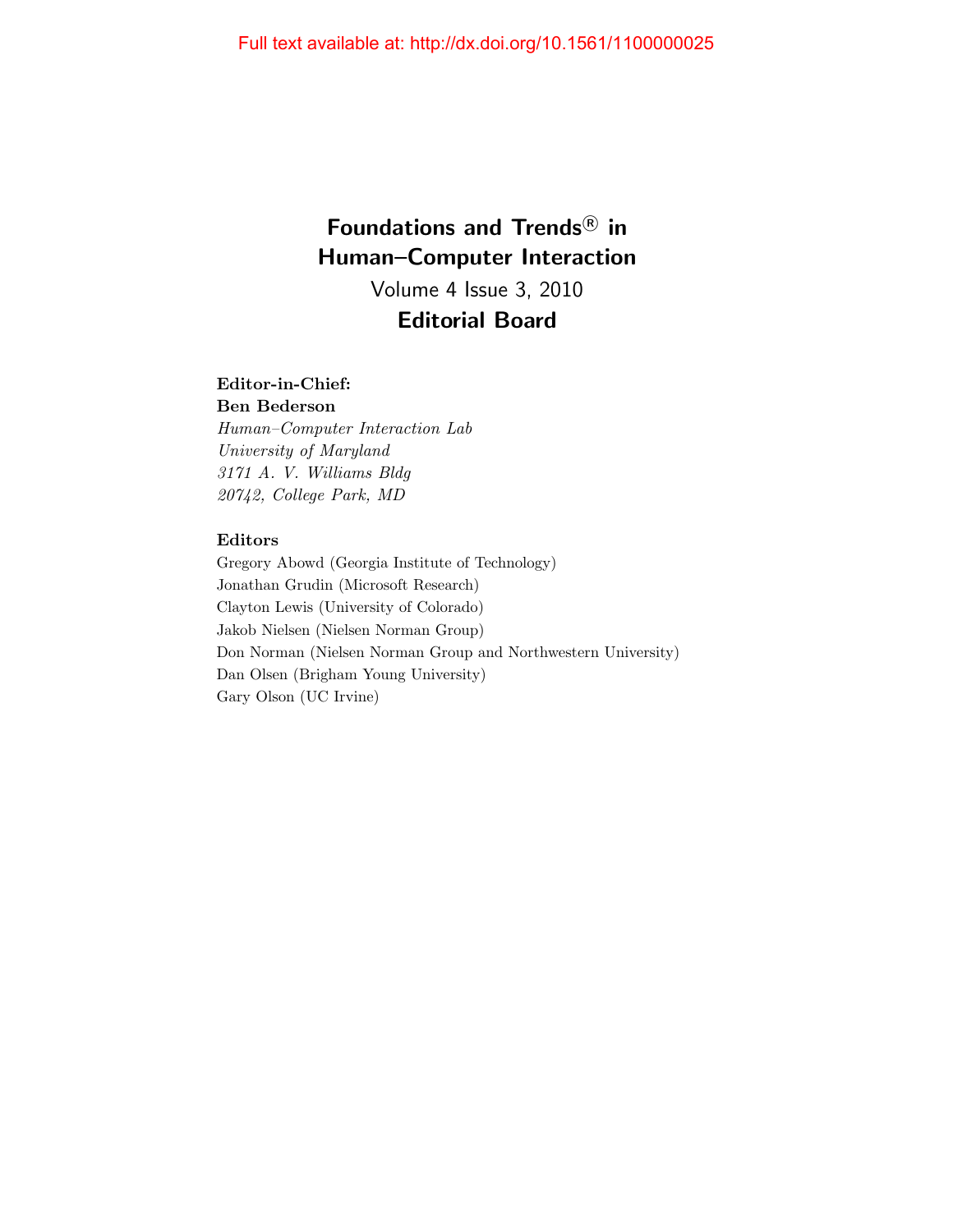### Editorial Scope

### Foundations and Trends $^{\circledR}$  in Human–Computer Interaction will publish survey and tutorial articles in the following topics:

- History of the research Community
- Design and Evaluation
- Ergonomics/Human Factors
- Cognitive engineering and performance models
- Predictive models of interaction
- User-centered design processes
- Participatory design
- Graphic design
- Discount evaluation techniques
- Design and interaction
- Ethnography
- Theory
- Models of cognition
- Empirical methods of evaluation
- Qualitative methods of design and evaluation
- Technology
- Programming the graphical user interface
- Input technologies
- Output technologies
- Computer supported cooperative work
- History of CSCW in HCI
- Organizational issues
- Online communities
- Games
- Communication technologies
- Interdisciplinary influence
- The role of the social sciences in HCI
- MIS and HCI
- Graphic design
- Artificial intelligence and the user interface
- Architecture and the role of the physical environment
- Advanced topics and tends
- Information visualization
- Web design
- Assistive technologies
- Multimodal interaction
- Perception and the user interface
- Specific user groups (children, elders, etc.)
- Sensor-based or tangible interaction
- Ubiquitous computing
- Virtual reality
- Augmented reality
- Wearable computing
- Design and fashion
- Privacy and social implications

### Information for Librarians

Foundations and Trends<sup>®</sup> in Human–Computer Interaction, 2010, Volume 4, 4 issues. ISSN paper version 1551-3955. ISSN online version 1551-3963. Also available as a combined paper and online subscription.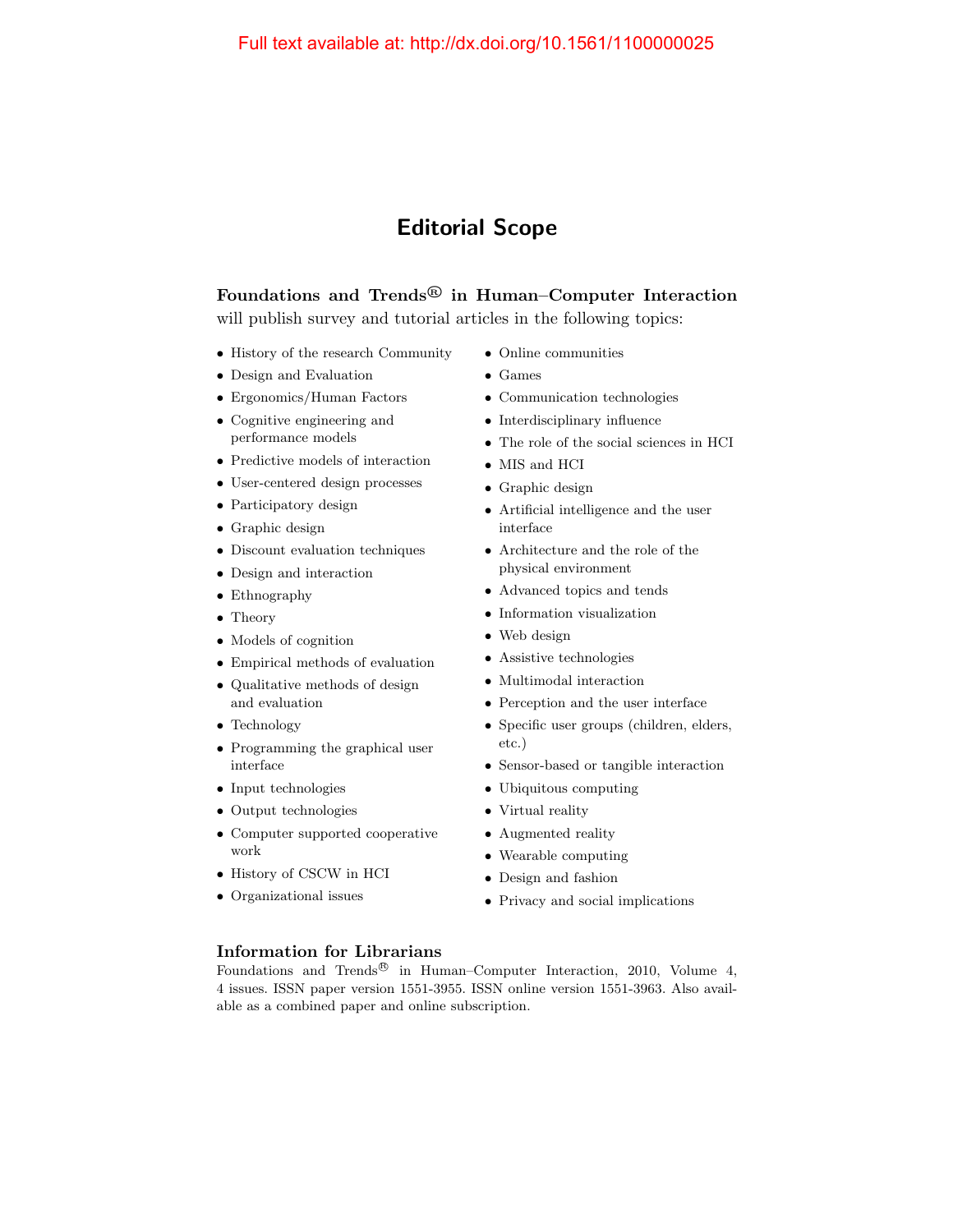Foundations and Trends $^\text{\textregistered}$  in Human–Computer Interaction Vol. 4, No. 3 (2010) 175–243  $\circ$  2011 M. de Sá and L. Carrico DOI: 10.1561/1100000025



# Designing and Evaluating Mobile Interaction: Challenges and Trends

### Marco de  $Sá<sup>1</sup>$  and Luís Carriço<sup>2</sup>

### Abstract

Mobile technology has been rapidly gaining ground and has become intrinsic to our daily lives. As its importance within society continues to grow, features, functionalities and usage opportunities accompany such growth, turning mobile devices into essential tools. Faced with the role that mobile interactive technology has assumed, it is vital that ease of use also reaches new levels, attenuating the growing complexity within the critical status that they represent. Accordingly, mobile usability evaluation needs to re-invent itself to keep pace with this new phenomenon. This article reviews the current approaches and recent advances in the design and evaluation of mobile interaction and mobile user interfaces, addressing the challenges, the most significant results and the upcoming research directions.

<sup>&</sup>lt;sup>1</sup> Yahoo! Research,  $4401$  Great America Parkway, Santa Clara, CA 95054, USA, marcosa@yahoo-inc.com

 $2$  LaSIGE and University of Lisboa, Edificio C6, Campo Grande, Lisboa, 1749-016, Portugal, lmc@di.fc.ul.pt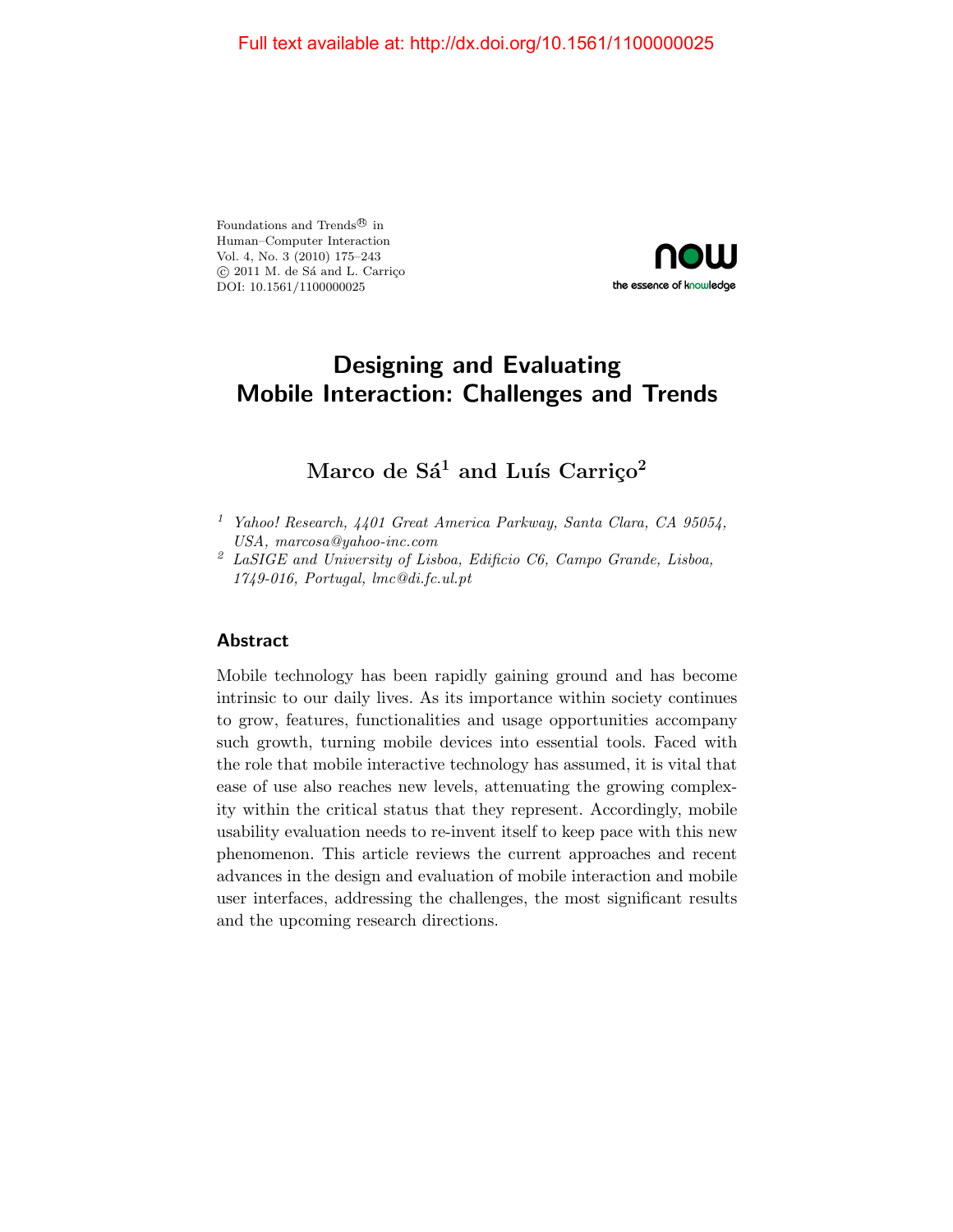# **Contents**

| 1                             | Introduction                       | $\mathbf{1}$   |
|-------------------------------|------------------------------------|----------------|
| $\bf{2}$                      | Understanding the Real World       | 5              |
| 2.1                           | Context in HCI                     | 6              |
| 2.2                           | The Mobile Dynamics                | $\overline{7}$ |
| 2.3                           | Understanding Mobile Contexts      | 9              |
| 2.4                           | Recreating and Focusing Contexts   | 14             |
| 2.5                           | Section Overview                   | 19             |
| 3<br>Prototyping the Concepts |                                    | 23             |
| 3.1                           | The Use of Prototypes in HCI       | 24             |
| 3.2                           | Mobile Requirements                | 27             |
| 3.3                           | Low-fi Prototypes                  | 28             |
| 3.4                           | Mixed and High-Fidelity Prototypes | 33             |
| 3.5                           | Section Overview                   | 39             |
| 4                             | <b>Evaluating the Results</b>      | 41             |
| 4.1                           | Usability Evaluation               | 42             |
| 4.2                           | The Challenge of Mobile Evaluation | 44             |
| 4.3                           | Techniques for Data Collection     | 46             |
| 4.4                           | Technology-aided Mobile Evaluation | 51             |
| 4.5                           | Section Overview                   | 56             |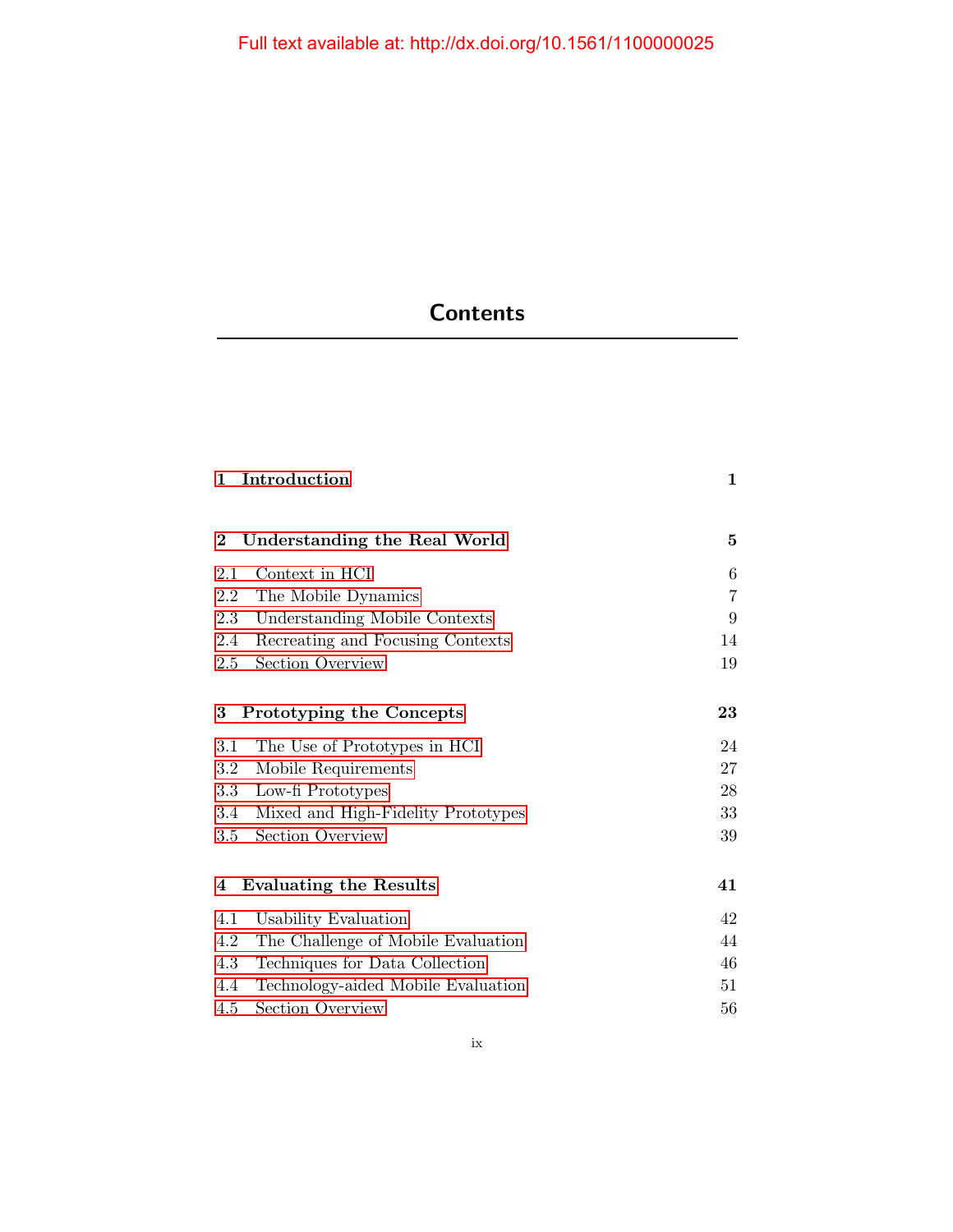| 5 Conclusions                                  | 59 |
|------------------------------------------------|----|
| 5.1 The Future of Mobile Design and Evaluation |    |
| References                                     | 63 |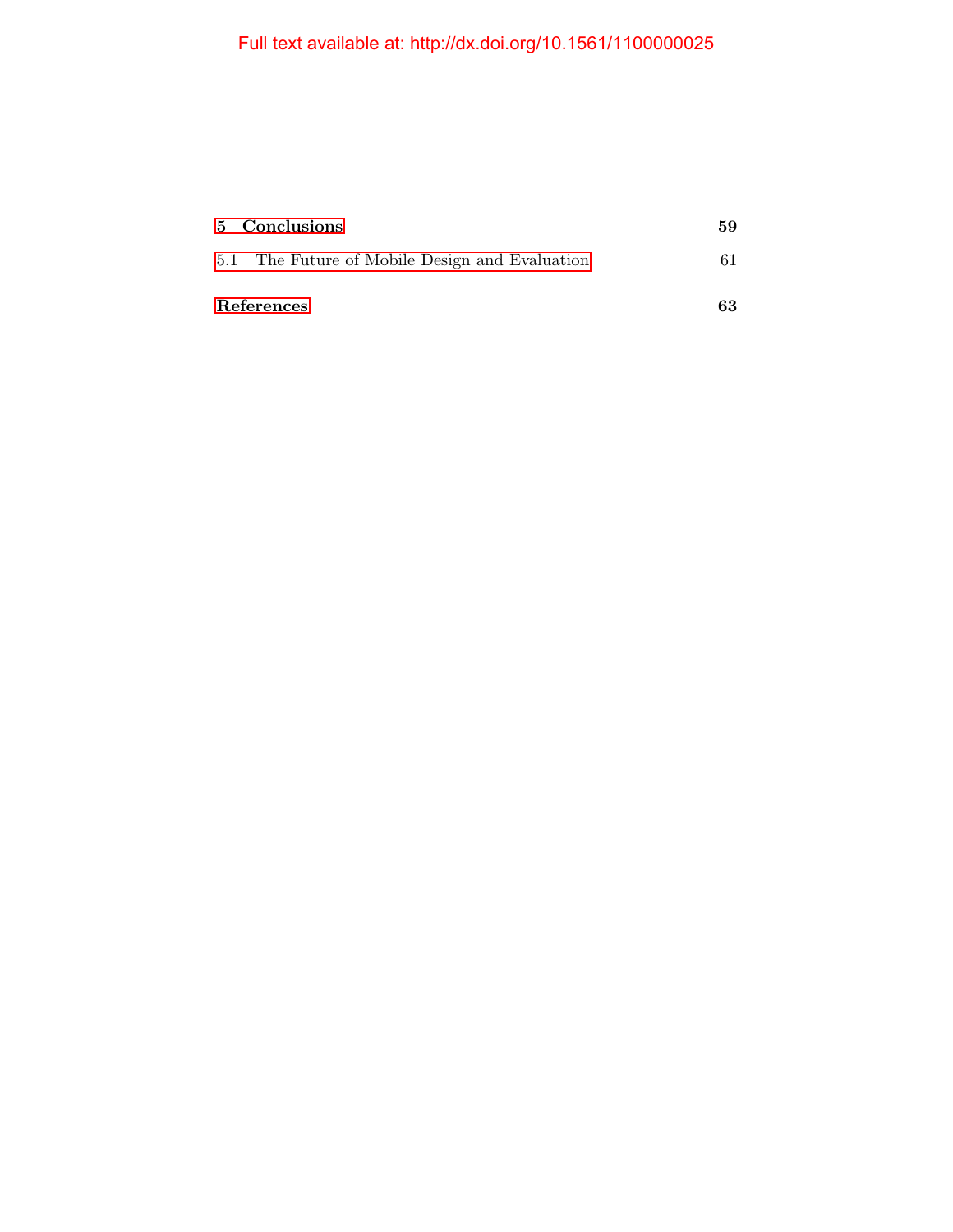<span id="page-8-0"></span>

Our lives and society are rapidly gravitating towards a world in which mobile devices are taken for granted. These are no longer accessory but become natural extensions to our bodies. Their use has become quasi-permanent, following and supporting us in most of our activities and affecting the way we interact, share, and communicate with others. Additionally, they are growing in diversity, and complexity, featuring new interaction paradigms, modalities, shapes, and purposes (e.g., GPS, Portable Media Players, Gaming consoles, Smart Phones, E-book Readers). Together with the evolution of the available hardware, software has also evolved greatly and users are becoming ever more demanding of user interfaces (UIs) that provide both functionality and pleasant user experiences.

The fact that mobile devices are used anywhere and anytime also brought new conditions of use, frequently in austere settings. This pervasiveness of use combined with enthrallment of the devices into our lives and the expectations' growth brings usability and user experience to the front line. As a consequence it is paramount that design methods accompany this evolution, in order to aid designers during this demanding creation process.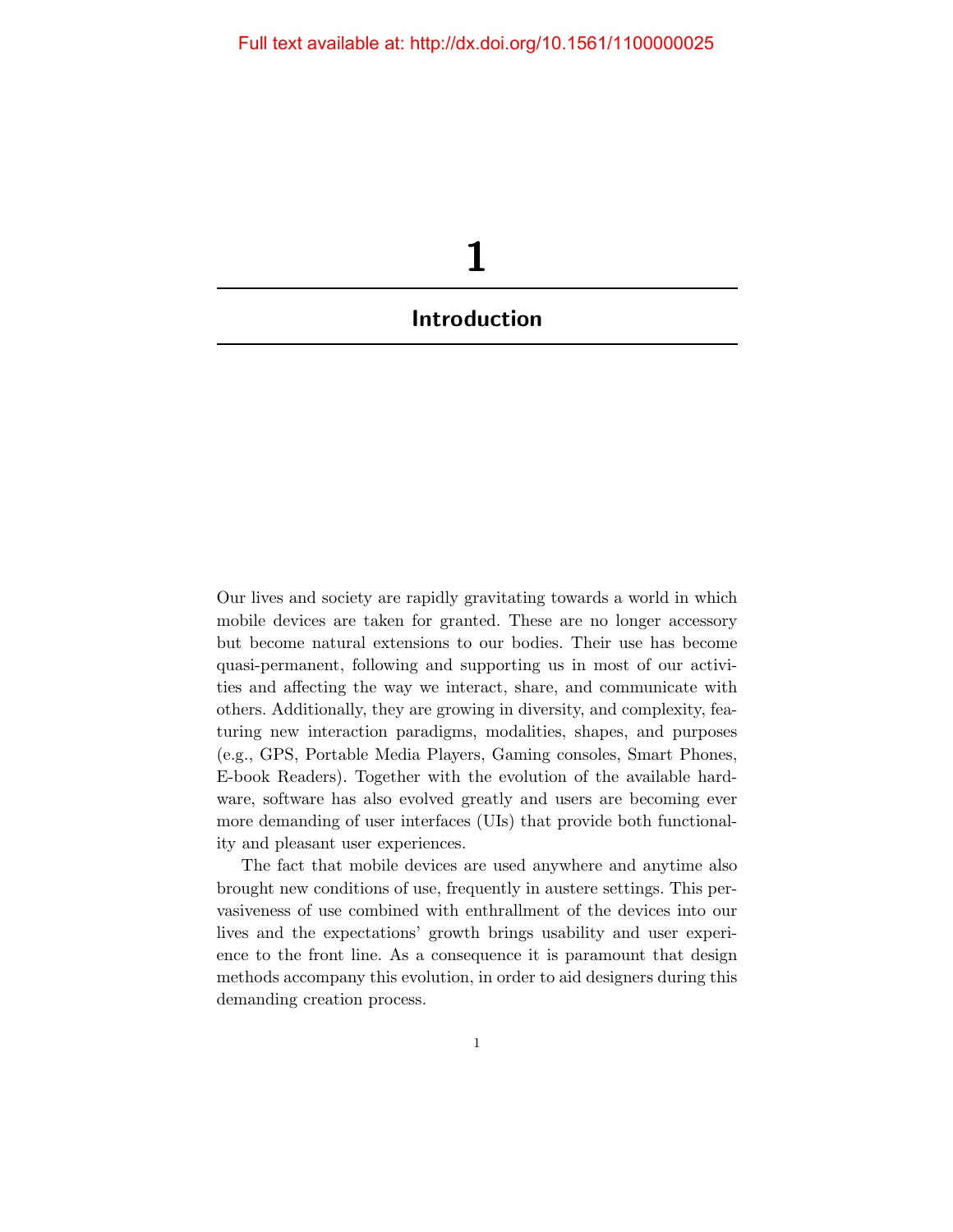### 2 Introduction

Taking into account the strong differentiating factors that characterize mobile devices from traditional personal computing (e.g., desktop PCs), such as their ubiquitous use, usual small size, and mixed interaction modalities, designers are faced with additional challenges. In particular, two design stages show greater difficulties and are most emblematic of the new challenges faced by designers: the prototyping and evaluation of mobile design concepts and mobile interaction.

In face of these new found adversities, research has been gradually responding to these challenges. Several works have been emerging with different approaches. Some depart from traditional evaluation techniques. Others essay rupturing proposals and offer new means to capture and assess mobile usage experience. In general, most rely on prototype design and evaluation and on the acceptance of context as a fundamental cornerstone on the whole process.

This monograph presents an overview of the current state-of-theart, addressing recent and emerging work that focuses several issues within the two stages of the design process. In particular, it describes research focusing on

- (1) the understanding of context and scenarios to drive interaction design and evaluation. With the need to design and test mobile interaction within realistic environments, comes the need to select proper conditions, scenarios, and settings in which to focus on. Some research has been addressing this issue, providing new findings on how to frame concerns and characterize the settings and variables that define and affect mobile interaction;
- (2) the updated prototyping techniques that field work requires, which are crucial in order to properly support trials at the very initial steps of conceptualization and design, also offering means to propel user engagement throughout the design process;
- (3) the new evaluation techniques that mobile interaction design entails, which can be used in new scenarios and environments, where designers are, many times, required to be as mobile as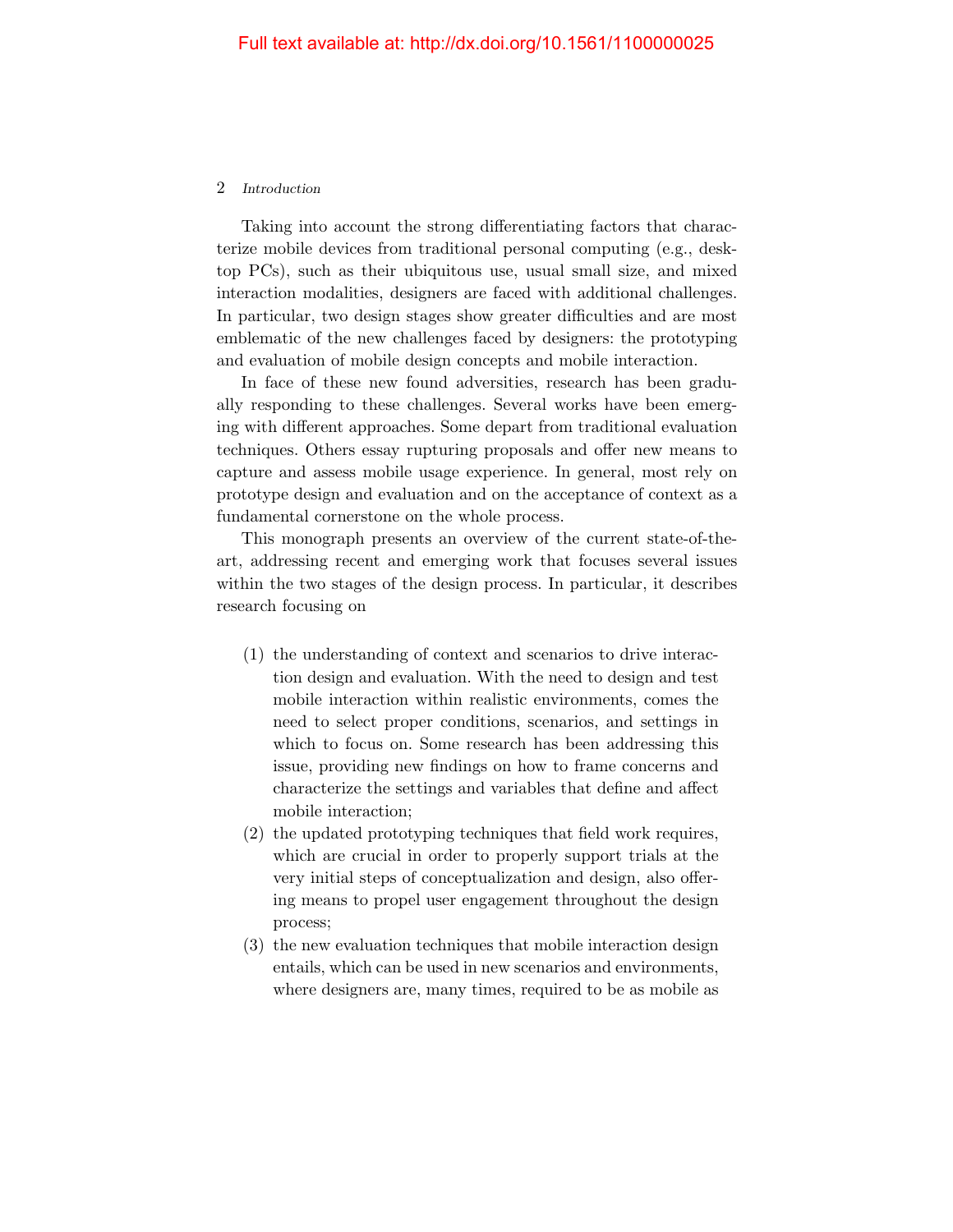their designs and end users, conceiving new strategies and evaluation approaches for ubiquitous use,

Based on these research advances, future directions and trends will be mentioned and suggestions on additional research paths will also be drawn.

3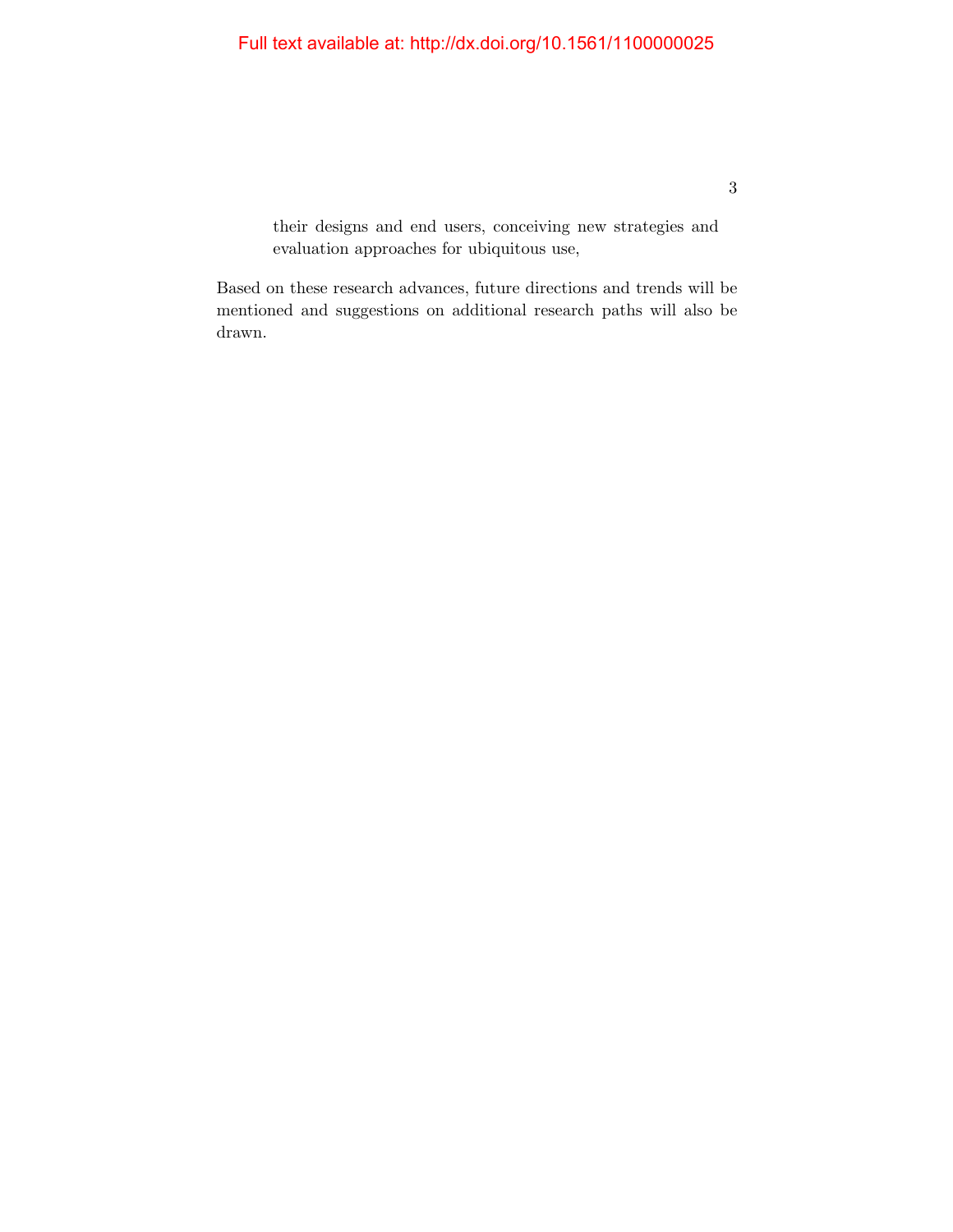- <span id="page-11-0"></span>[1] M. Allen, J. McGrenere, and B. Purves, "The field evaluation of a mobile digital image communication application designed for people with aphasia," ACM Transactions on Accessible Computing, vol. 1, no. 1, Article 5, May 2008, ACM.
- [2] J. Axup, N. J. Bidwell, and S. Viller, "Representation of self-reported information usage during mobile field studies: Pilots & Orienteers 2," OzCHI, Wollongong, Australia, 2004.
- [3] Barnard, et al., "Capturing the effects of context on human performance in mobile computing systems," Personal and Ubiquitous Computing, vol. 11, no. 46, pp. 81–96, 2007.
- [4] N. Bevan, "What is the difference between the purpose of usability and user experience evaluation methods?," UXEM'09 Workshop, INTERACT 2009, Uppsala, Sweden, 2009.
- [5] H. Beyer and K. Holtzblatt, Contextual Design: Customer Centered Approach to Systems Design. San Francisco, CA, USA: Academic Press, 1998.
- [6] S. Bodker and J. Buur, "The design collaboratorium A place for usability design," Transactions on Computer Human-Interaction, vol. 9, no. 2, pp. 152– 169, 2002, ACM.
- [7] J. Brandt, N. Weiss, and S. R. Klemmer, "txt 4 l8r: Lowernig the burden for diary studies under mobile conditions," CHI 2007 Extended Abstracts, 2303–2308, San Jose, California, USA, ACM: April 28, May 3, 2007.
- [8] C. Burns, E. Dishman, B. Verplank, and B. Lassiter, "Actors hair-dos and videotape: Informance design; using performance techniques in multidisciplinary, observation based design," in CHI94 Conference Companion 4/94, Boston, MA, 1994, ACM.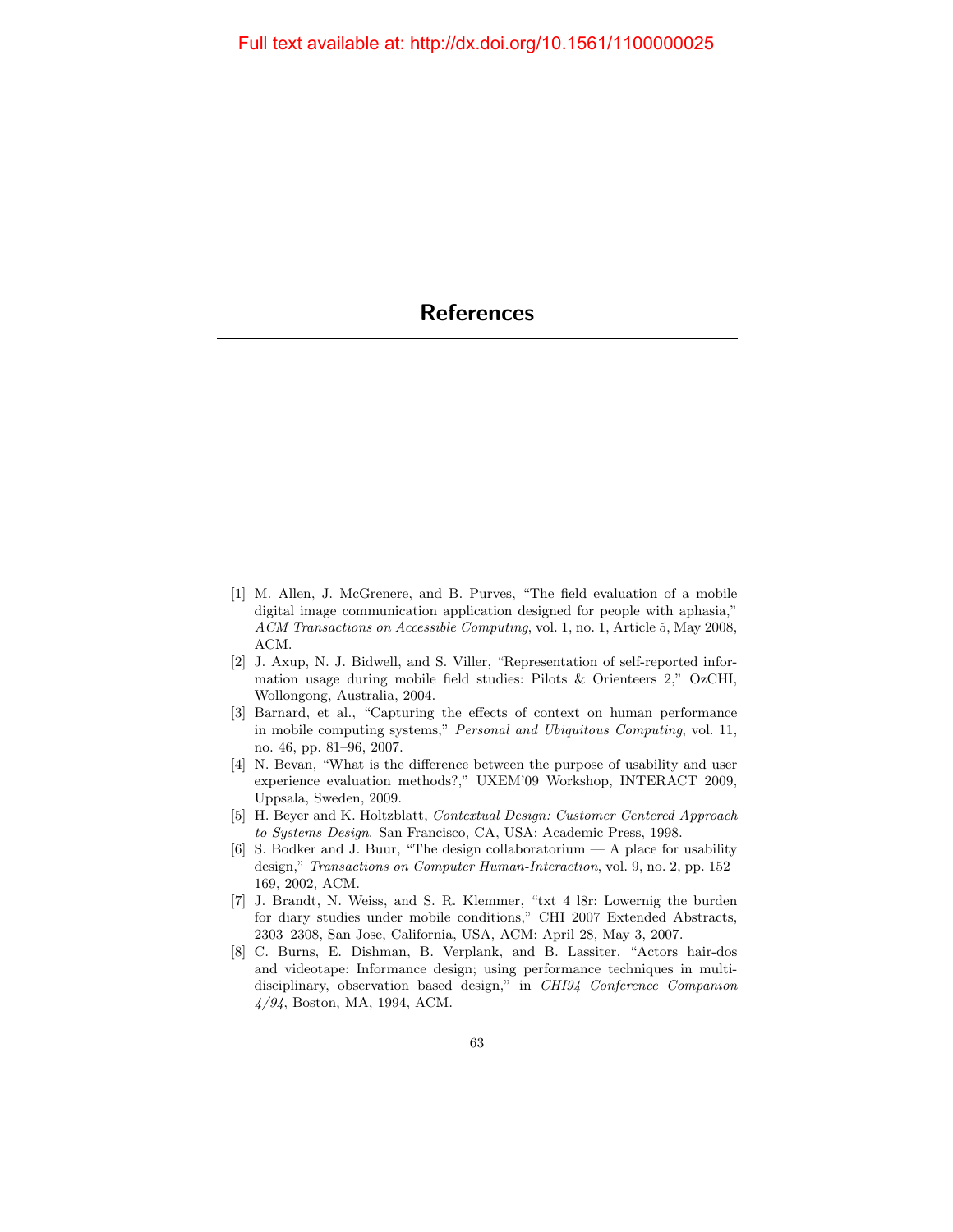- [9] S. K. Card, T. P. Moran, and A. Newell, The Psychology of Human-Computer Interaction. Hillsdale, New Jersey: Erlbaum Associates, 1983.
- [10] S. Carter and J. Mankoff, "When participants do the capturing: The role of media in diary studies," in *Proceedings of CHI 2005*, Portland, Oregon, USA: ACM, April 27 2005.
- [11] S. Carter and J. Mankoff, "Prototypes in the wild: Lessons learned from evaluating three ubicomp systems," IEEE Pervasive Computing, vol. 4, pp. 51–57, 2005, IEEE.
- [12] M. Chalmers and A. Galani, "Seamful interweaving: Heterogeneity in the theory and design of interactive systems," in Proceedings of the 5th Conference on Designing Interactive Systems: Processes, Practices, Methods, and Techniques, DIS '04, pp. 243–252, New York, NY, USA: ACM, 2004.
- [13] C. D. Chandler, G. Lo, and A. K. Sinha, "Multimodal theater: Extending low fidelity paper prototyping to multimodal applications," in CHI2002 Extended Abstracts, CHI 2002, Minneapolis, Minnesota, USA: ACM, 2002.
- [14] C. Cheong, D.-C. Kim, and T.-D. Han, "Usability evaluation of designed image code interface for mobile computing environment," in Proceedings of the 12th International Conference on Human–computer Interaction: Interaction Platforms and Techniques (HCI'07), (J. A. Jacko, ed.), pp. 241–251, Berlin, Heidelberg: Springer-Verlag, 2007.
- [15] P. Cohen, C. Swindells, S. Oviatt, and A. Arthur, "A high-performance dualwizard infrastructure for designing speech, pen, and multimodal interfaces," in In Proceedings of the 10th International Conference on Multimodal Interfaces (ICMI '08), pp. 137–140, New York, NY, USA: ACM, 2008.
- [16] B. Collignon, J. Vanderdonckt, and G. Calvary, "An intelligent editor for multi-presentation user interfaces," in Proceedings of  $SAC08 - Sympo$ sium on Applied Computing, Fortaleza, Ceara, Brazil: ACM, March 16–20 2008.
- [17] K. H. Connelly, Y. Rogers, K. A. Siek, J. Jones, M. A. Kraus, S. M. Perkins, L. L. Trevino, and J. L. Welch, "Designing a PDA interface for dialysis patients to monitor diet in their everyday life," in Proceedings of the 11th Human-Computer Interaction International Conference, HCII05, Las Vegas, USA, 2005.
- [18] S. Consolvo, I. E. Smith, T. Mathews, A. LaMarca, J. Tabert, and P. Powledge, "Location disclosure to social relations: Why, when and what people want to share," in *Proceedings of CHI 2005*, pp. 81–90, Portland, Oregon, USA: ACM, 2005.
- [19] S. Consolvo and M. Walker, "Using the experience sampling method to evaluate ubicomp applications," IEEE Pervasive Computing, vol. 2, no. 2, pp. 24–31, 2003.
- [20] A. Coyette, S. Kieffer, and J. Vanderdonckt, "Multi-fidelity prototyping of user interfaces," in *Procs. of INTERACT 2007*, pp. 150–164, LNCS 4662, Part I, IFIP, 2007.
- [21] A. Coyette and J. Vanderdonckt, "A sketching tool for designing any user, any platform, anywhere user interfaces," in Proceedings of INTERACT 2005, pp. 550–564, LNCS 3585, IFIP, 2005.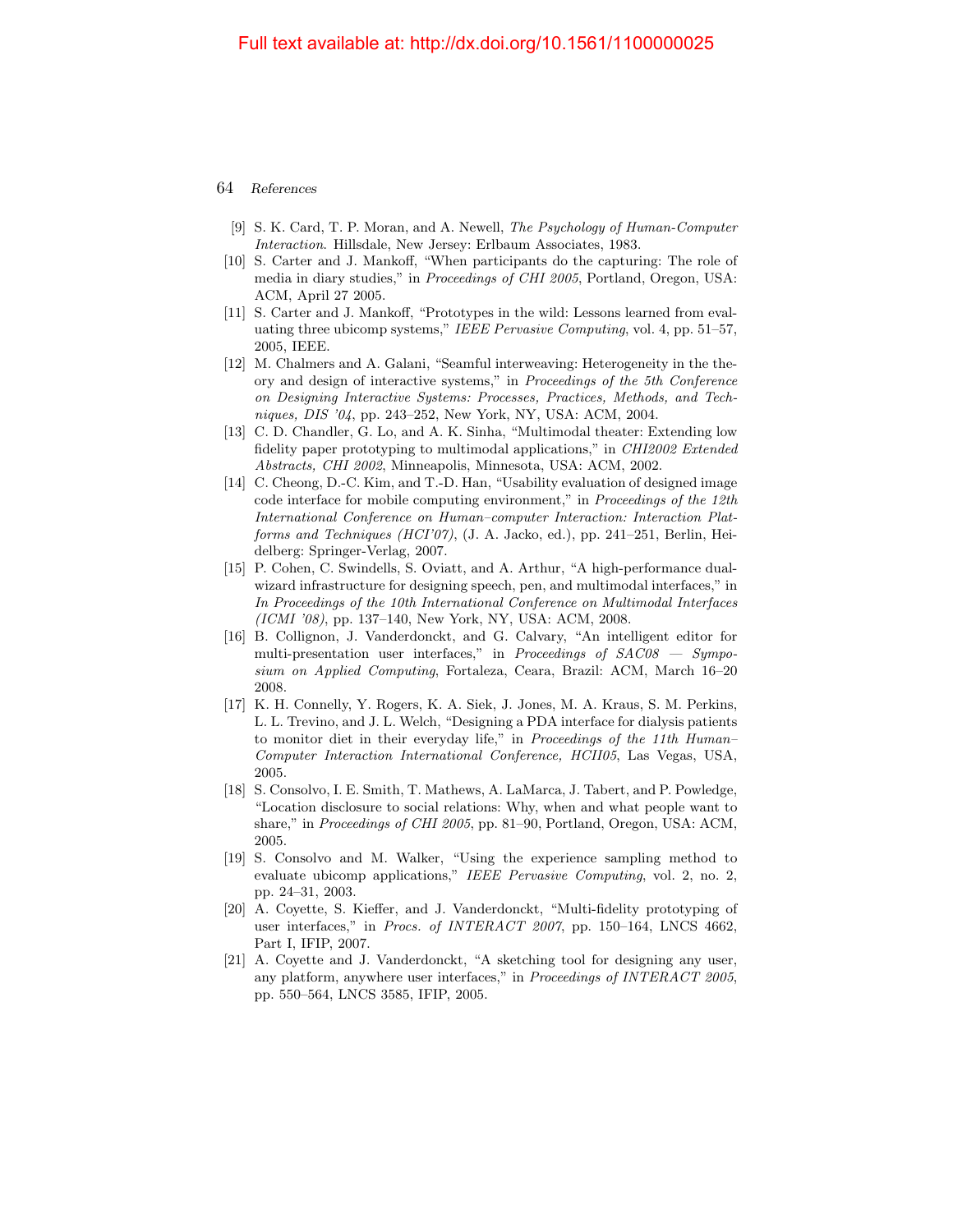- [22] R. C. Davis, T. S. Saponas, M. Shilman, and J. A. Landay, "SketchWizard: Wizard of Oz prototyping of pen-based user interfaces," in UIST '07: Proceedings of the 20th Annual ACM Symposium on User Interface Software and Technology, pp. 119–128, Newport, Rhode Island, USA: ACM, 2007.
- [23] M. de Sá and L. Carrico, "Low-fi prototyping for mobile devices," in Proceedings of CHI'06 (Extended Abstracts), pp. 694–699, Montreal, Canada: ACM, 2006.
- [24] M. de Sá and L. Carriço, "An evaluation framework for mobile user interfaces," in Proceedings of INTERACT 2009, the 12th IFIP TC13 Conference in Human–Computer Interaction, Uppsala, Sweden: Springer-Verlag, Lecture Notes in Computer Science, 2009.
- [25] M. de Sá and L. Carriço, "A mobile tool for in-situ prototyping," in  $Proceed$ ings of MobileHCI09, the 11th International Conference on Human–Computer Interaction with Mobile Devices and Services, Bonn, Germany: ACM Press, 2009.
- [26] M. de Sá and L. Carriço, "Defining scenarios for mobile design and evaluation," in Proceedings of CHI'08, SIGCHI Conference on Human Factors in Computing Systems (Extended Abstracts), pp. 2847–2852, Florence, Italy: ACM Press, April 5–10 April 2008.
- [27] M. de Sá and L. Carriço, "Lessons from early stages design of mobile applications," in Proceedings of MobileHCI'08, pp. 127–136, Amsterdam, Netherlands: ACM Press, September 2008.
- [28] M. de Sá, L. Carrico, and P. Antunes, "Ubiquitous psychotherapy,"  $IEEE$ Pervasive Computing, vol. 6, no. 1, no. 1, pp. 20–27, IEEE Press, 2007.
- [29] M. de Sá, L. Carrico, and C. Duarte, *Mobile Interaction Design: Techniques* for Early Stage In-Situ Design. Advances in Human-Computer Interaction, Chapter 10. Vienna, Austria, EU: I-Tech Education and Publishing, October 2008, ISBN 978-953-7619-14-5.
- [30] M. de Sá, L. Carriço, L. Duarte, and T. Reis, "A mixed-fidelity prototyping tool for mobile devices," in Proceedings of AVI'08, International Working Conference on Advanced Visual Interfaces, pp. 225–232, Napoli, Italy: ACM Press, 2008.
- [31] M. de Sá, L. Carrico, L. Duarte, and T. Reis, "A framework for mobile evaluation," in Proceedings of CHI'08, SIGCHI Conference on Human Factors in Computing Systems (Extended Abstracts), pp. 2673–2678, Florence, Italy: ACM Press, April 05–10 April 2008.
- [32] M. de Sá, C. Duarte, L. Carriço, and T. Reis, "Designing mobile multimodal applications," in Multimodality in Mobile Computing and Mobile Devices: Methods for Adaptable Usability, (S. Kurkovsky, ed.), pp. 106–136, IGI Global, November 2009.
- [33] R. Demumieux and P. Losquin, "Gather customer's real usage on mobile phones," in Proceedings of the 7th international conference on Human computer interaction with mobile devices and services (MobileHCI '05), pp. 267–270, New York, NY, USA: ACM, 2005.
- [34] A. K. Dey, G. D. Abowd, and D. Salber, "Aconceptual framework and a toolkit for supporting the rapid prototyping of context-aware applications," Hum.-Comput. Interact, vol. 16, no. 2, pp. 97–166, December 2001.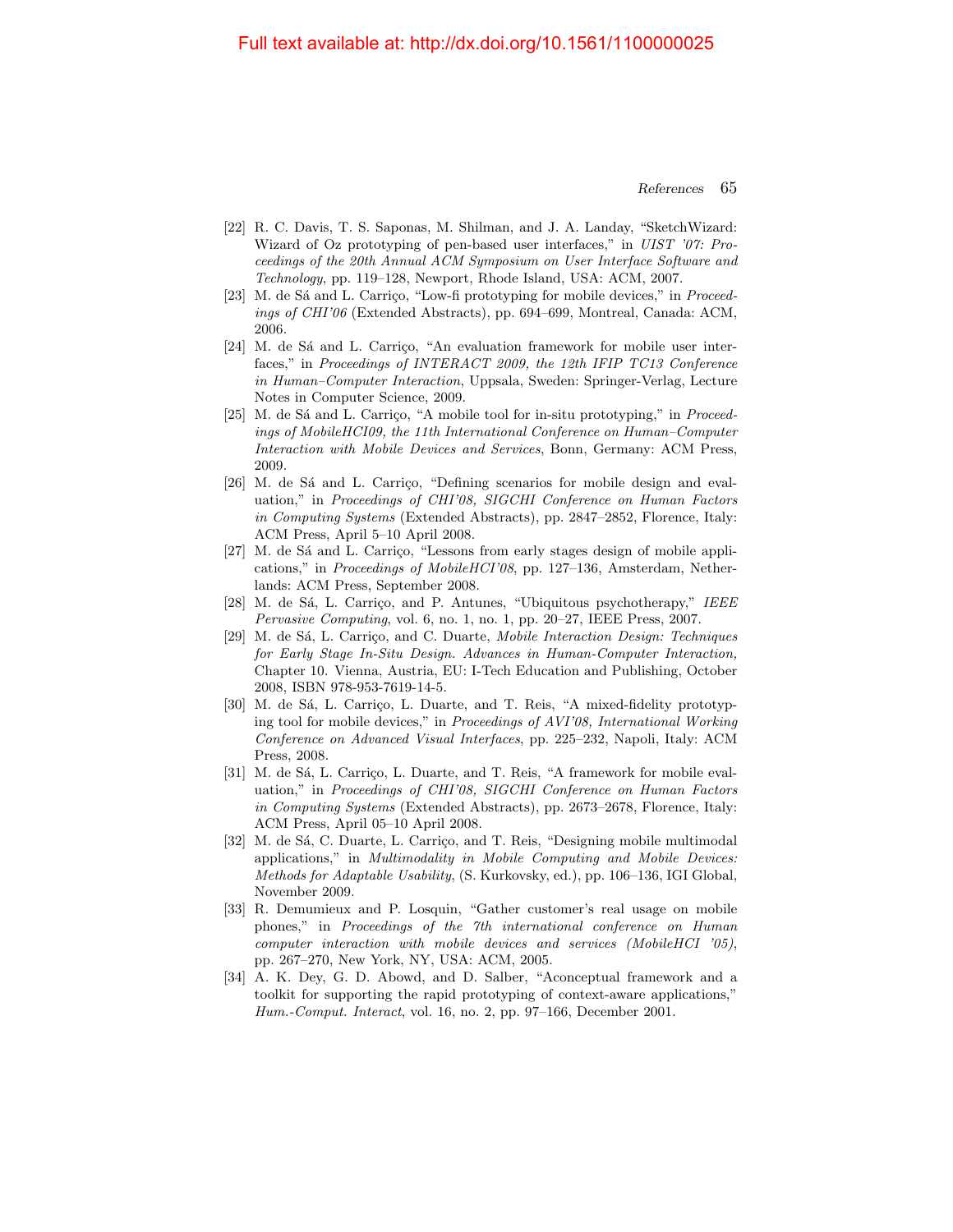- [35] A. Dix, J. Finlay, G. Abowd, and R. Beale, *Human–Computer Interaction*. Prentice Hall, 2nd ed., 1998.
- [36] P. Dourish, "What we talk about when we talk about context," Personal Ubiquitous Comput., vol. 8, pp. 19–30, February 2004.
- [37] H. B.-L. Duh, G. C. B. Tan, and V. H. h. Chen, "Usability evaluation for mobile device: A comparison of laboratory and field tests," in Mobile HCI'06, Finland: ACM, 2006.
- [38] L. Frishberg, "Presumptive design, or cutting the looking-glass cake," Interactions, vol. 8, no. 1, pp. 18–20, ACM, 2006.
- [39] N. Frishberg, "Prototyping with junk," Interactions, vol. 8, no. 1, no. 1, pp. 21–23, ACM, 2006.
- [40] J. Froehlich, M. Chen, I. Smith, and F. Potter, "Voting with your feet: An investigative study of the relationship between place visit behavior and preference," in *UbiComp 2006*, California, USA: Orange County, 2006.
- [41] J. Froehlich et al., "Myexperience: A system for in situ tracing and capturing of user feedback on mobile phones," in MobiSys'07, pp. 57–70, ACM, 2007.
- [42] P. Hagen et al., "Emerging research methods for understanding mobile technology use," in Proceedings of OZCHI 2005, Australia: Camberra, 2005.
- [43] J. Halloran et al., "Unfolding understandings: Co-designing UbiComp in situ, over time," in Proceedings of DIS 2006, pp. 109–118, University Park, Pennsylvania, USA: ACM, June 26-28 2006.
- [44] B. Hanington, "Interface in form: Paper and product prototyping for feedback and fun," Interactions, vol. 8, no. 1, pp. 28–30, ACM, 2006.
- [45] B. Hartmann, S. Doorley, S. Kim, and P. Vora, "Wizard of Oz sketch animation for experience prototyping," in Proceedings of Ubicomp, 2006.
- [46] R. H. Hegh, J. Kjeldskov, M. B. Skov, and J. Stage, "A field laboratory for evaluating in situ," in Handbook of Research on User Interface Design and Evaluation for Mobile Technology, (J. Lumsden, ed.), IGI Global, 2008.
- [47] P. Holleis and A. Schmidt, "MakeIt: Integrate user interaction times in the design process of mobile applications," in Proceedings of the 6th International Conference on Pervasive Computing (Pervasive '08), (D. J. Patterson, T. Rodden, M. Ott, and J. Indulska, eds.), pp. 56–74, Berlin, Heidelberg: Springer-Verlag, 2009.
- [48] L. E. Holmquist, "Generating ideas or cargo cult designs?," Interactions, vol. 7, no. 2, pp. 48–54, ACM, 2005.
- [49] K. Holtzblatt, J. B. Wendell, and S. Wood, Rapid Contextual Design: A How-To Guide to Key Techniques for User-Centered Design. San Francisco, CA, USA: Morgan Kaufmann, 2005.
- [50] S. Hulkko et al., "Mobile probes," in *NordiCHI'04*, ACM, 2004.
- [51] K. A. Hummel, A. Hess, and T. Grill, "Environmental context sensing for usability evaluation in mobile hci by means of small wireless sensor networks," in Proceedings of MoMM 2008, Linz, Austria: ACM, November 24–26 2008.
- [52] M. Isomursi, K. Kuutti, and S. Vainamo, "Experience clip: Method for user participation and evaluation of mobile concepts," in Proceedings of Participatory Design Conference 2004, Toronto, Canada: ACM, 2004.
- [53] M. Jones and G. Marsden, Mobile Interaction Design. West Sussex, England: John Wiley & Sons Ltd, 2006.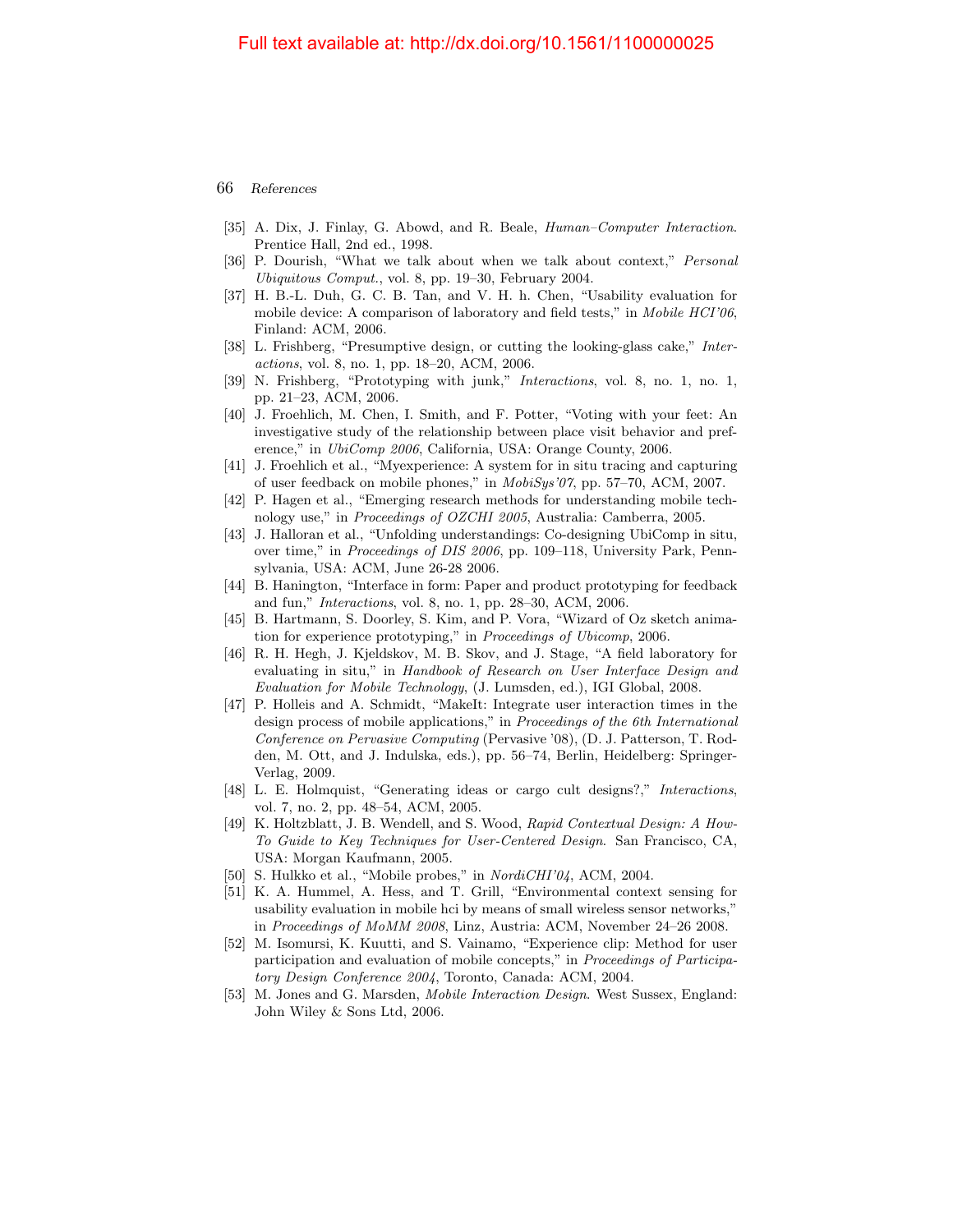- [54] Y. Jung, P. Persson, and J. Blom, "DeDe: Design and evaluation of a contextenhanced mobile messaging system," in Proceedings of CHI 2005, pp. 351–360, Portland, Oregon, USA: ACM, April 27 2005.
- [55] E. Kangas and T. Kinnunen, "Applying user-centered design to mobile application development," Communications of the ACM, vol. 48, pp. 55–59, 2005.
- [56] C.-M. Karat, R. Campbell, and T. Fiegel, "Comparison of empirical testing and walkthrough methods in user interface evaluation," in Proceedings of CHI'92, pp. 397–404, Monterey, California, USA: ACM Press, 1992.
- [57] A. K. Karlson and B. B. Bederson, "One-handed touchscreen input for legacy applications," in Proceedings of CHI 2008, pp. 1399–1408, Florence, Italy: ACM, April 5-10 2008.
- [58] J. F. Kelley, "An iterative design methodology for user-friendly natural language office information applications," Transactions on Office Information Systems, vol. 2, no. 1, no. 1, pp. 26–41, ACM, 1984.
- [59] J. Kjeldskov and C. Graham, "A review of mobile HCI research methods," in Mobile HCI'03, vol. 2795/2003, pp. 317–335, Berlin/Heidelberg: Springer, 2003.
- [60] J. Kjeldskov, M. B. Skov, B. S. Als, and R. T. Hegh, "Is it worth the hassle? Exploring the added value of evaluating the usability of context-aware mobile systems in the field," in *Proceedings of 6th International Symposium on Mobile* Human-Computer Interaction (MobileHCI'04), pp. 61–73, Glasgow, Scotland, September 13–16 2004.
- [61] J. Kjeldskov and J. Stage, "New techniques for usability evaluation of mobile systems," International Journal of Human Computer Studies, Elsevier, 2003.
- [62] S. R. Klemmer, A. K. Sinha, J. Chen, J. A. Landay, N. Aboobaker, and A. Wang, "Suede: A Wizard of Oz prototyping tool for speech user interfaces," in UIST '00: Proceedings of the 13th Annual ACM Symposium on User Interface Software and Technology, pp. 1–10, San Diego, California, United States: ACM, 2000.
- [63] M. Kraub and D. Krannich, "ripcord: Rapid interface prototyping for cordless devices," in In MobileHCI'06, pp. 187–190, Helsinki, Finland: ACM Press, 2006.
- [64] J. A. Landay, "Interactive sketching for the early stages of user interface design," Phd Thesis, School of Computer Science, Computer Science Division, Carnegie Mellon University, Pittsburgh, PA, 1996.
- [65] S. Lemmela, A. Vetek, K. Makela, and D. Trendafilov, "Designing and evaluation multimodal interaction for mobile contexts," in ICMI08, pp. 265–272, Chania, Crete, Greece: ACM, October 20-22 2008.
- [66] Y. Li, J. I. Hong, and J. A. Landay, "Topiary: A tool for prototyping locationenhanced applications," in In Proceedings of UIST'04, Santa Fe, New Mexico, USA, October 24–27 2004.
- [67] Y. Li and J. A. Landay, "Activity-based prototyping of ubicomp applications for long-lived, everyday human activities," in Proceedings of CHI 2008, Florence, Italy: ACM, April 5-10 2008.
- [68] Y.-K. Lim, A. Pangam, S. Periyasami, and S. Aneja, "Comparative analysis of high and low-fidelity prototypes for more valid usability evaluations of mobile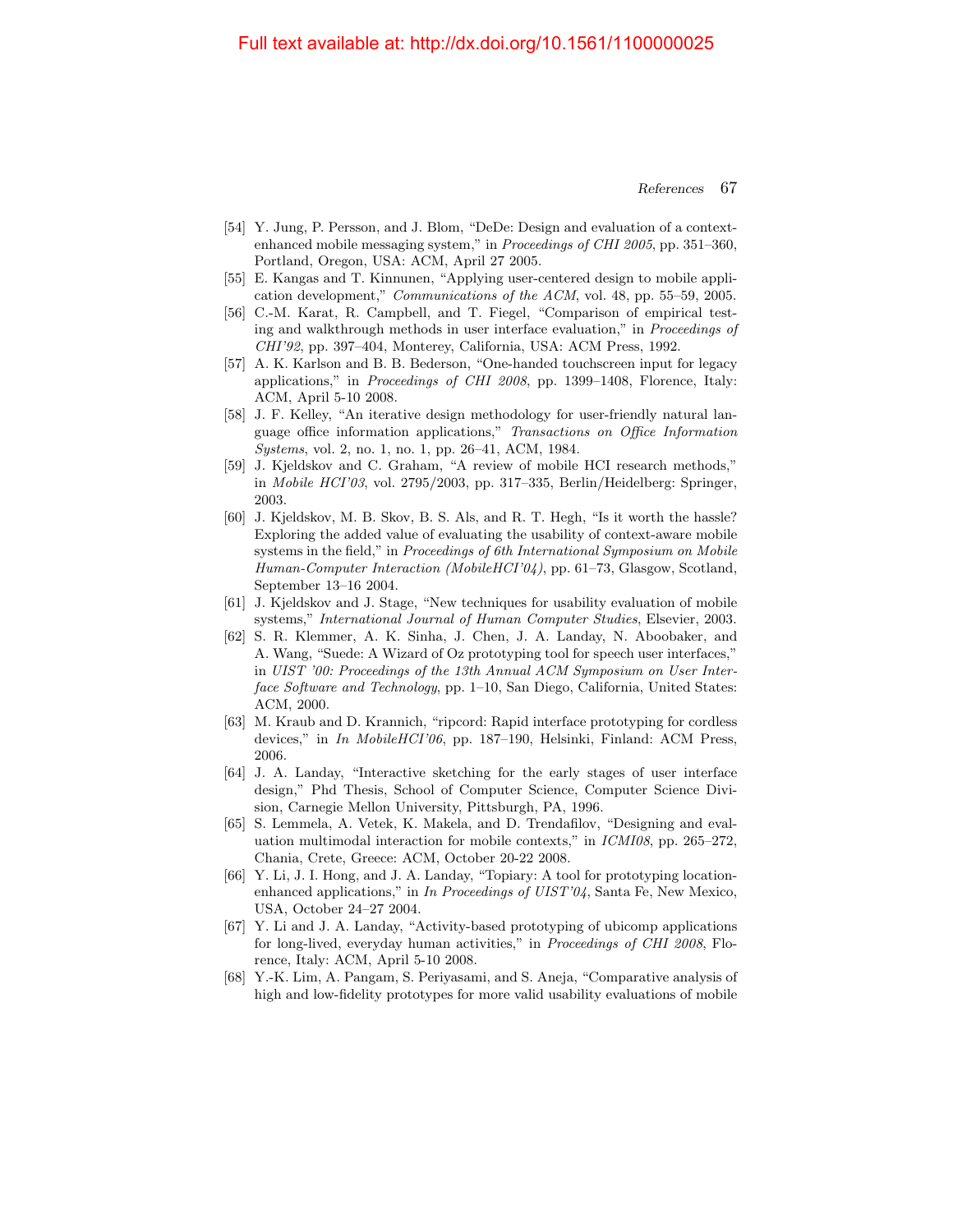devices," in Proceedings of NordiCHI'06: Changing Roles, pp. 291–300, Oslo, Norway: ACM, 2006.

- [69] J. Lin, "Damask: A tool for early-stage design and prototyping of cross-device user interfaces," in Proceedings of Symposium on User Interface Software and Technology, UIST 2003, Vancouver, Canada: ACM, 2003.
- [70] J. Lin and J. A. Landay, "Damask: A tool for early-stage design and prototyping of multi-device user interfaces," in Proceedings of The 8th International Conference on Distributed Multimedia Systems, pp. 573–580, 2002 International Workshop on Visual Computing, ACM Press, 2002.
- [71] J. Lin, M. W. Newman, J. I. Hong, and J. A. Landay, "DENIM: Finding a tighter fit between tools and practice for Web site design," in CHI '00: Proceedings of the SIGCHI Conference on Human Factors in Computing Systems, pp. 510–517, The Hague, The Netherlands: ACM, 2000.
- [72] J. Lin, M. Thomsen, and J. A. Landay, "A visual language for sketching large and complex interactive designs," in Proceedings of CHI 2002, pp. 307–314, Minneapolis, Minnesota, USA, April 20–25 2002.
- [73] A. L. Liu and Y. Li, "BrickRoad: A light-weight tool for spontaneous design of location-enhanced applications," in Proceedings of CHI 2007, pp. 295–298, San Jose, California, USA: ACM, April 28-May 3 2007.
- [74] L. Liu and P. Khooshabeh, "Paper or interactive?: a study of prototyping techniques for ubiquitous computing environments," in CHI 03 Extended Abstracts, pp. 1030–1031, ACM, 2003.
- [75] N. Liu, Y. Liu, L. Liu, and X. Wang, "User experience evaluation of posttraumatic mobile service: A case study," in Proceedings of Mobility 2009, Nice, France: ACM, September 2–4 2009.
- [76] K. Lukander, "Measuring gaze point on handheld mobile devices," in Extended Abstracts of CHI2004, Vienna, Austria: ACM, 2004.
- [77] J. Lumsden and R. MacLean, "A comparison of pseudo-paper and paper prototyping methods for mobile evaluations," in Proceedings of the International Workshop on Mobile and Networking Technologies for Social Applications (MONET'2008), pp. 538–457, Monterrey, Mexico: part of the LNCS On The Move (OTM) Federated Conferences and Workshops, November 4 2008.
- [78] K. Lyons and T. Starner, "Mobile capture for wearable computer usability testing," in Proceddings of Proceedings of the 5th IEEE International Symposium on Wearable Computers, Zurich, Switzerland: IEEE Press, 2001.
- [79] D. J. Mayhew, The Usability Engineering Lifecycle. San Francisco, CA, USA: Morgan Kaufmann, 1999.
- [80] M. McCurdy, C. Connors, G. Pyrzak, B. Kanefsky, and A. Vera, "Breaking the fidelity barrier: An examination of our current characterization of prototypes and an example of a mixed-fidelity success," in Proceedings of CHI 2006, pp. 1233–1242, Montreal, Quebec, Canada: ACM, 2006.
- [81] R. Molich, M. R. Ede, K. Kaasgaard, and B. Karyukin, "Comparative usability evaluation," Behaviour and Information Technology, Taylor and Francis, vol. 23, no. 1, pp. 65–74, 2004.
- [82] R. Molich, A. D. Thomsen, B. Karyukina, L. Schmidt, M. Ede, W. van Oel, and M. Arcuri, "Comparative evaluation of usability tests," in CHI'99, pp. 83–84, Pittsburgh, Pennsylvania, USA: ACM Press, 1999.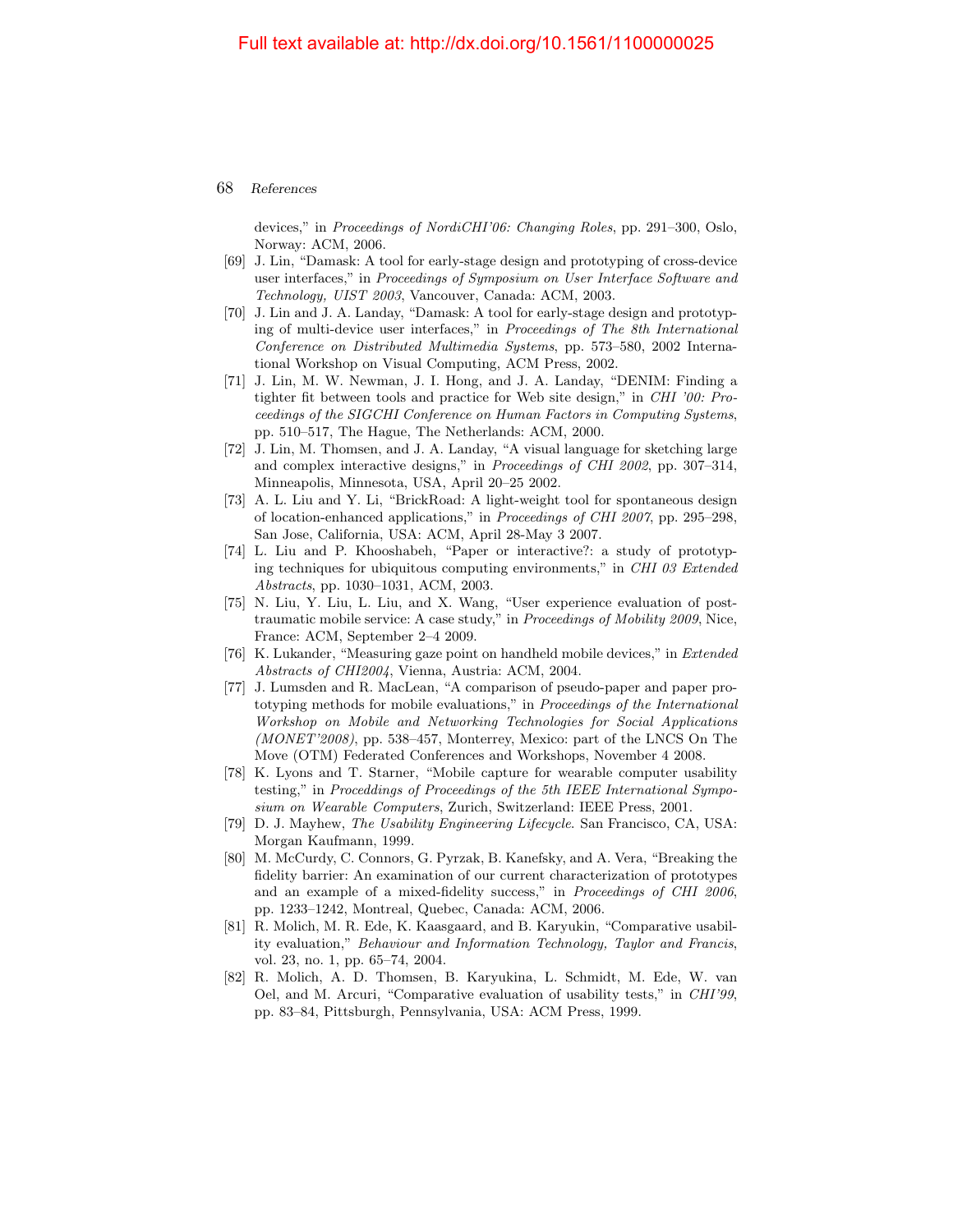- [83] Y. Nakhimovsky, D. Eckles, and J. Riegelsberger, "Mobile user experience research: Challenges, methods & tools," in CHI 2009 Extended Abstracts, pp. 4795–4798, Boston Massachusetts, USA: ACM, April 4–9 2009.
- [84] J. Nielsen, Usability Engineering. Los Altos, California: Morgan Kaufmann, 1993.
- [85] J. Nielsen and V. L. Phillips, "estimating the relative usability of two interfaces: Heuristic, formal, and empirical methods compared," in Interchi'93, pp. 214–221, Amsterdam, The Netherlands: Addison-Wesley, 1993.
- [86] C. M. Nielsen et al., "It's worth the hassle! the added value of evaluating the usability of mobile systems in the field," in *NordiCHI'06*, ACM, 2006.
- [87] A. Oulasvirta, E. Kurvinen, and T. Kankainen, "Understanding context by being there: Case studies in bodystorming," Personal and Ubiquitous Computing, vol. 7, pp. 125–134, 2003, Springer-Verlag.
- [88] A. Oulasvirta and T. Nyyssonen, "Flexible hardware configurations for studying mobile usability," Journal of Usability Studies, 2009.
- [89] A. Oulasvirta, S. Tamminen, and K. Höök, "Comparing two approaches to context: Realism and constructivism," in Proceedings of the 4th Decennial Conference on Critical Computing: Between Sense and Sensibility, Aarhus, Denmark: ACM, August 20–24 2005.
- [90] L. Palen and M. Salzman, "Voice-mail diary studies for naturalistic data capture under mobile conditions," in Proceedings of CSCW02, New Orleans, Louisiana, USA: ACM, November 16-20 2002.
- [91] D. Patel, G. Marsden, M. Jones, and S. Jones, "An evaluation of techniques for image searching and browsing on mobile devices," in Proceedings of SAICSIT09, pp. 60–69, Riverside, Vanderbijlpark, South Africa: ACM, October 12–14 2009.
- [92] T. Pering, "Evaluating the privacy of using mobile devices to interact in public places," in Permid 2006, Workshop at Pervasive 2006, Dublin, Ireland, 2006.
- [93] H. Petrie and N. Bevan, "The evaluation of accessibility, usability and user experience," in The Universal Access Handbook, (C. Stepanidis, ed.), CRC Press, 2009.
- [94] J. Preece, *Human Computer Interaction*. Addison Wesley, 1994.
- [95] S. Pyykko and M. Hannuksela, "Does context matter in quality evaluation of mobile television?," in Proceedings of MobileHCI 2008, pp. 63-72, Amsterdam, The Netherlands: ACM, September 2-5 2008.
- [96] P. Reichl, P. Frohlich, L. Baillie, R. Schatz, and A. Dantcheva, "The LiLiPUT prototype: A wearable lab environment for user tests of mobile telecommunication applications," in CHI 2007 Extended Abstracts, pp. 1833–1838, San Jose, California, USA: ACM, April 28-May 3 2007.
- [97] T. Reis, M. de Sá, and L. Carriço, "Multimodal artefact manipulation: Evaluation in real contexts," in Proceedings of ICPCA'08, 3rd International Conference on Pervasive Computing and Applications, pp. 570–575, Alexandria, Egypt: IEEE Press, October 06–08 2008.
- [98] Y. Rogers et al., "Why it's worth the hassle: The value of in-situ studies when designing ubicomp," in Ubicomp 2007, Innsbruck, Austria: ACM, September 2007.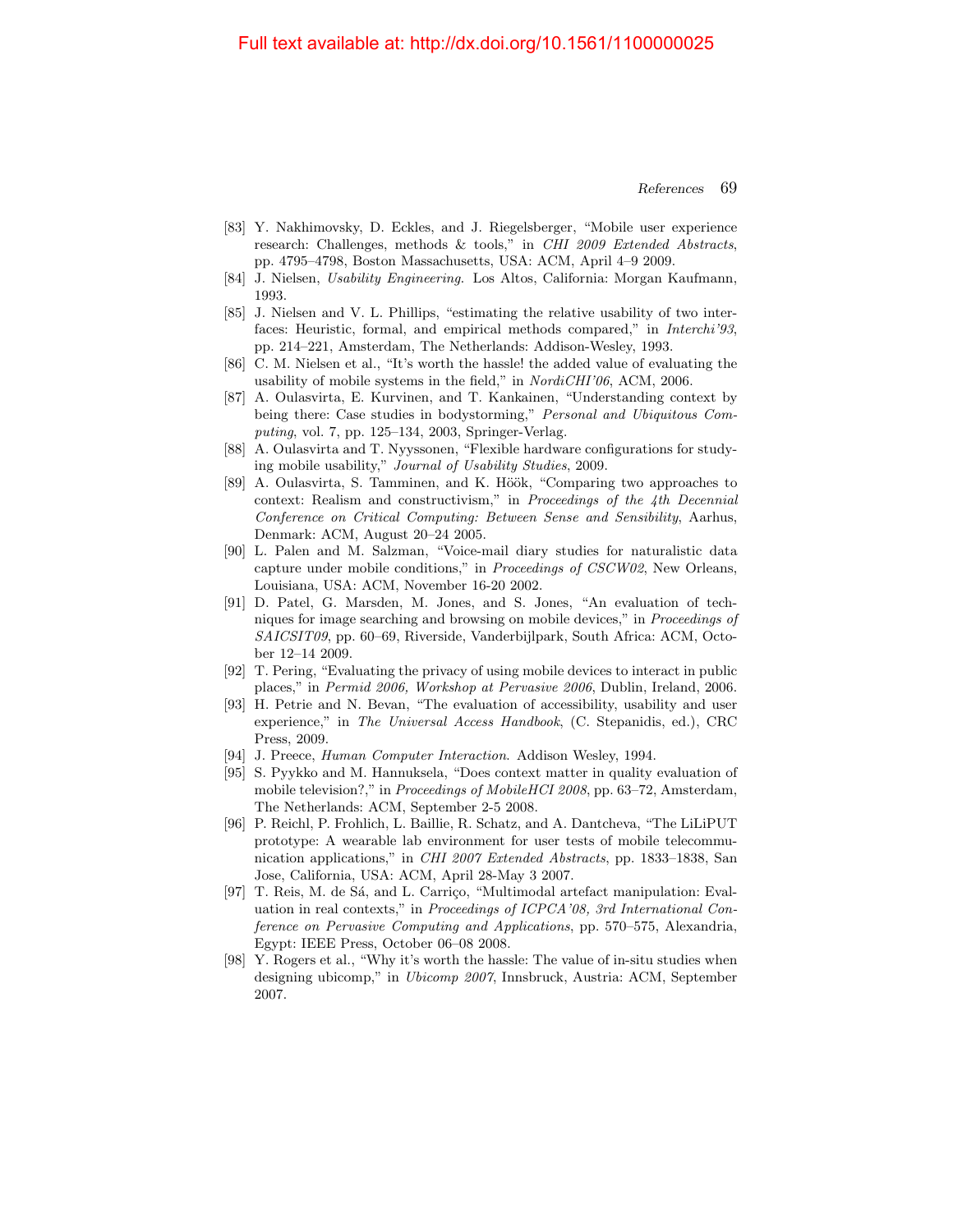- [99] D. Rosenberg, "Revisiting tangible speculation: 20 years of UI prototyping," Interactions, vol. 8, no. 1, pp. 31–32, ACM, 2006.
- [100] J. Rubin, Handbook of Usability Testing: How to Plan, Design, and Conduct Effective Tests. New York: Wiley, 1994.
- [101] E. Rukzio, A. Pleuss, and L. Terrenghi, "The physical user interface profile (PUIP): Modelling mobile interactions with the real world," in Proceedings of  $TAMODIA'05 - Tasks\ Models\ and\ Diagrams\ for\ UI\ Design\ 2005, pp. 95-102,$ Gdansk, Poland: ACM, 2005.
- [102] S. Carter et al., "Momento: Support for situated ubicomp experimentation," in CHI'07, pp. 125–134, ACM, 2007.
- [103] A. Salovaara and A. O. G. Jacucci, "The panopticon: A method for observing inter-group interactions," in CHI2006 Extended Abstracts, Monteral, Canada: ACM, April 22–27 2006.
- [104] N. Savio and J. Braiterman, "Design sketch: The context of mobile interaction," in Proceedings of MobileHCI 2007, Singapore: ACM, September 2007.
- [105] J. Scholtz and S. Consolvo, "Toward a framework for evaluating ubiquitous computing applications," IEEE Pervasive Computing, vol. 2, pp. 82–86, 2004.
- [106] B. Shneiderman and C. Plaisant, "Multi-dimensional in-depth long-term case studies," in Proceedings of BELIV 2006 Venice, Italy: ACM, 2006.
- [107] B. Shneiderman, C. Plaisant, M. Cohen, and S. Jacobs, Designing the User Interface: Strategies for Effective Human–Computer Interaction. Addison Wesley, 5th ed., 2009.
- [108] T. Sohn, K. A. Li, W. G. Griswold, and J. D. Hollan, "A diary study of mobile information needs," in CHI '08: Proceeding of the Twenty-sixth Annual SIGCHI Conference on Human Factors in Computing Systems, pp. 433–442, New York, NY, USA: ACM, 2008.
- [109] P. J. Stappers, "Creative connections: User, designer, context, and tools," Personal and Ubiquitous Computing, vol. 8, pp. 95–100, 2006, Springer-Verlag.
- [110] H. Stromberg, V. Pirttila, and V. Ikonen, "Interactive scenariosbuilding ubiquitous computing concepts in the spirit of participatory design," Personal and Ubiquitous Computing, vol. 8, pp. 200–207, 2004, Springer-Verlag.
- [111] D. Svanaes and G. Seland, "Putting the users center stage: Role playing and low-fi prototyping enable end users to design mobile systems," in CHI'04, Vienna, Austria: ACM, 2004.
- [112] S. Tamminen, A. Oulasvirta, K. Toiskallio, and A. Kankainen, "Understanding mobile contexts," Personal and Ubiquitous Computing, vol. 8, pp. 135–143, 2004, Springer-Verlag.
- [113] H. ter Hofte, K. L. Jensen, P. Nurmi, and J. Froehlich, "Mobile living labs 09: Methods and tools for evaluation in the wild," in *Proceedings of MobileHCI* 2009, Bonn, Germany: ACM, September 15–18 2009.
- [114] K. E. Thompson, E. P. Rozanski, and A. R. Haake, "Here, there, anywhere: Remote usability testing that works," in Proceedings of SIGITE'04, Salt Lake City, Utah, USA: ACM, 2004.
- [115] H. Vaataja, "Factors affecting user experience in mobile systems and services," in Proceedings of MobileHCI 2008, Amsterdam, The Netherlands: ACM, September 2-5 2008.